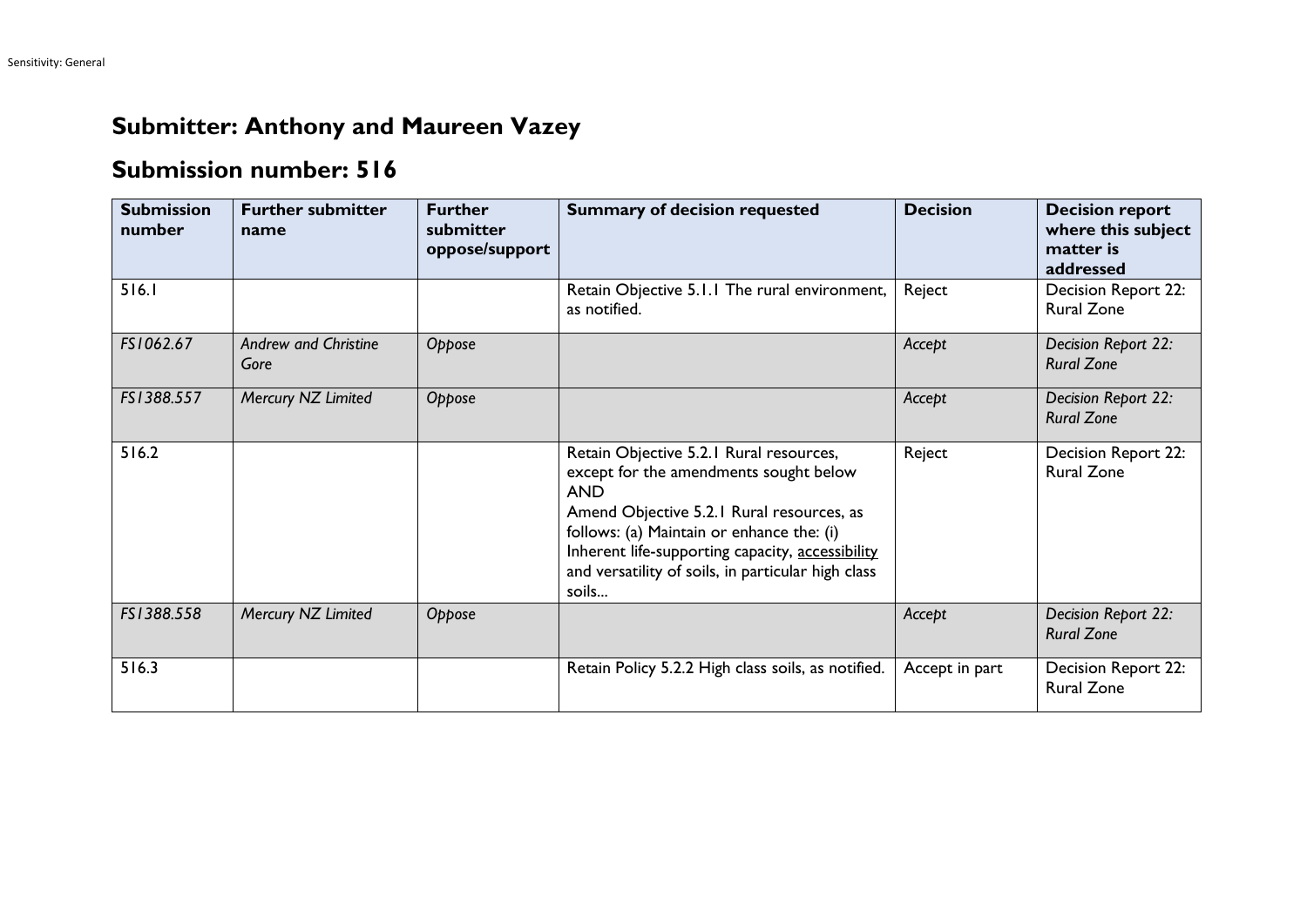| <b>Submission</b><br>number | <b>Further submitter</b><br>name | <b>Further</b><br>submitter<br>oppose/support | <b>Summary of decision requested</b>                                                                                                                                                                                                                                                                                                                                                                                                                 | <b>Decision</b> | <b>Decision report</b><br>where this subject<br>matter is<br>addressed |
|-----------------------------|----------------------------------|-----------------------------------------------|------------------------------------------------------------------------------------------------------------------------------------------------------------------------------------------------------------------------------------------------------------------------------------------------------------------------------------------------------------------------------------------------------------------------------------------------------|-----------------|------------------------------------------------------------------------|
| 516.4                       |                                  |                                               | Retain Objective 5.3.1 Rural character and<br>amenity, except for the amendments sought<br>below<br><b>AND</b><br>Amend Objective 5.3.1(a) Rural character and<br>amenity as follows: Rural character and<br>amenity are maintained while recognising the<br>localised character of different parts of the<br>District.                                                                                                                              | Accept in part  | Decision Report 22:<br><b>Rural Zone</b>                               |
| 516.5                       |                                  | Support                                       | Retain Rule 22.4.1.2(a)(i), (ii) and (iii) General<br>Subdivision, as notified.                                                                                                                                                                                                                                                                                                                                                                      | Accept in part  | Decision Report 22:<br><b>Rural Zone</b>                               |
| FS1388.559                  | Mercury NZ Limited               | Oppose                                        |                                                                                                                                                                                                                                                                                                                                                                                                                                                      | Accept in part  | Decision Report 22:<br><b>Rural Zone</b>                               |
| 516.6                       |                                  | Neutral/Amend                                 | Retain Rule 22.4.1.2 General subdivision,<br>except for the amendments sought below<br>AND Add a new discretionary activity to<br>Rule 22.4.1.2 General subdivision, as follows:<br>D1 (a) General subdivision around an existing<br>dwelling and associated curtilage that does<br>not comply with Rule 22.4.1.2. (iv) RD1. (b)<br>General subdivision around established rural<br>activities that does not comply with Rule<br>22.4.1.2. (iv) RD1. | Accept in part  | <b>Decision Report 22:</b><br><b>Rural Zone</b>                        |
| FS1388.560                  | Mercury NZ Limited               | Oppose                                        |                                                                                                                                                                                                                                                                                                                                                                                                                                                      | Accept in part  | Decision Report 22:<br><b>Rural Zone</b>                               |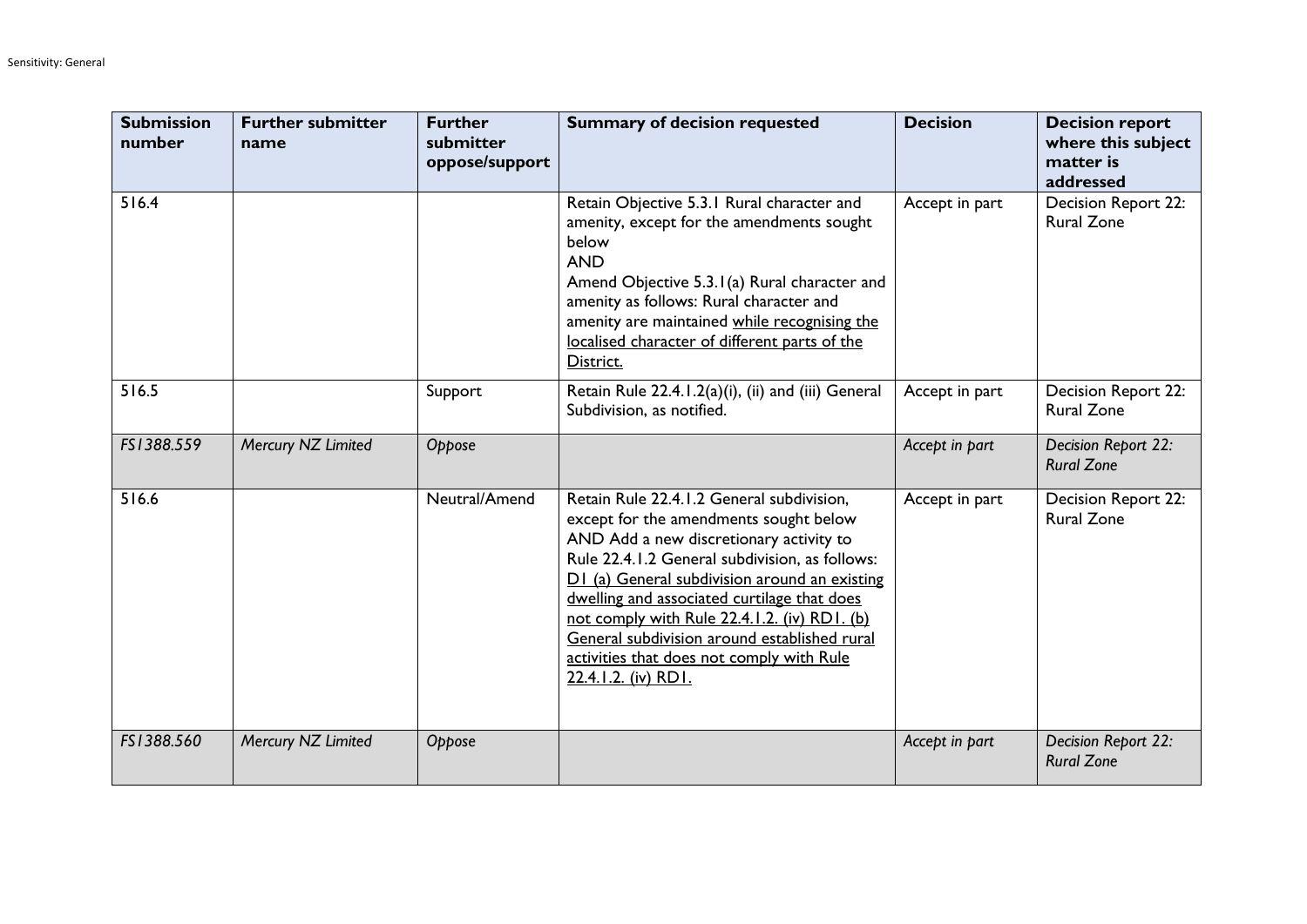| <b>Submission</b><br>number | <b>Further submitter</b><br>name | <b>Further</b><br>submitter<br>oppose/support | <b>Summary of decision requested</b>                                                                                                                                                                                                                   | <b>Decision</b> | <b>Decision report</b><br>where this subject<br>matter is<br>addressed |
|-----------------------------|----------------------------------|-----------------------------------------------|--------------------------------------------------------------------------------------------------------------------------------------------------------------------------------------------------------------------------------------------------------|-----------------|------------------------------------------------------------------------|
| 516.7                       |                                  |                                               | Delete Rule 22.4.1.2(a)(v) General Subdivision<br>(80/20 Rule);<br><b>AND</b><br>Add new matters of discretion to Rule<br>22.4.1.2(b) General subdivision, as follows:<br>(vi) Effects on rural productivity and<br>fragmentation of high class soils. | Accept in part  | <b>Decision Report 22:</b><br><b>Rural Zone</b>                        |
| FS1388.561                  | Mercury NZ Limited               | Oppose                                        |                                                                                                                                                                                                                                                        | Accept in part  | Decision Report 22:<br><b>Rural Zone</b>                               |
| 516.8                       |                                  | Support                                       | Retain Rule 22.4.1.2(a)(iv) General<br>subdivision, which classifies creation of an<br>additional lot between 8,000m2 and 1.6ha as<br>a restricted discretionary activity.                                                                             | Accept in part  | <b>Decision Report 22:</b><br><b>Rural Zone</b>                        |
| FS1388.562                  | Mercury NZ Limited               | Oppose                                        |                                                                                                                                                                                                                                                        | Accept in part  | Decision Report 22:<br><b>Rural Zone</b>                               |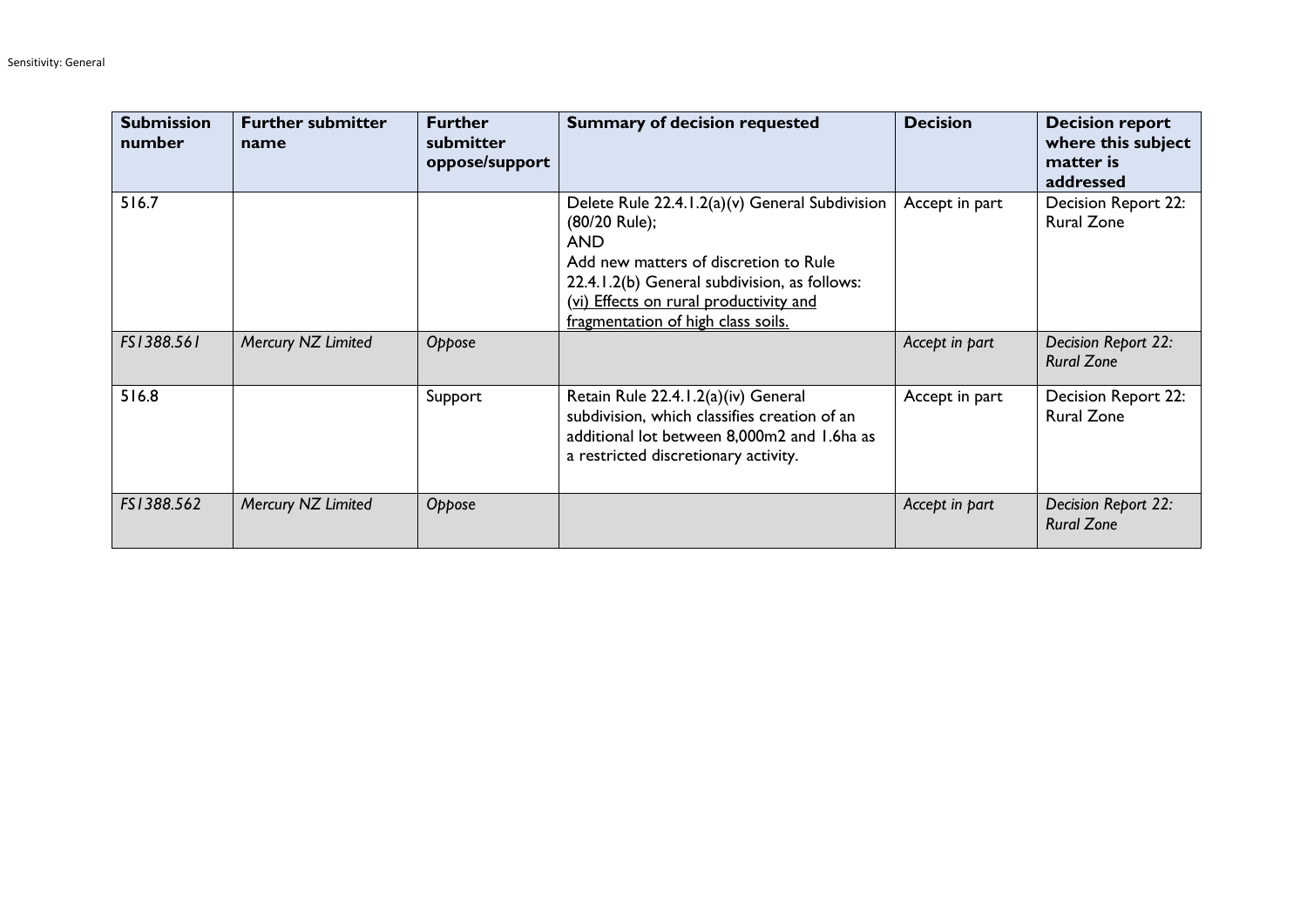| <b>Submission</b><br>number | <b>Further submitter</b><br>name | <b>Further</b><br>submitter<br>oppose/support | <b>Summary of decision requested</b>                                                                                                                                                                                                                                                                                                                                                                                                                                                                                                                                                                                                                                                                                                                                                                          | <b>Decision</b> | <b>Decision report</b><br>where this subject<br>matter is<br>addressed |
|-----------------------------|----------------------------------|-----------------------------------------------|---------------------------------------------------------------------------------------------------------------------------------------------------------------------------------------------------------------------------------------------------------------------------------------------------------------------------------------------------------------------------------------------------------------------------------------------------------------------------------------------------------------------------------------------------------------------------------------------------------------------------------------------------------------------------------------------------------------------------------------------------------------------------------------------------------------|-----------------|------------------------------------------------------------------------|
| 516.9                       |                                  |                                               | Retain Policy 5.3.8 Effects on rural character<br>and amenity from rural subdivision, except<br>for the amendments sought below<br><b>AND</b><br>Amend Policy 5.3.8 Effects on rural character<br>and amenity from rural subdivision, as<br>follows: (b) Ensure development does not<br>compromise the predominant open space,<br>character and amenity of rural areas.<br>(d)Rural hamlet subdivision and boundary<br>relocations ensure the following: (i)Protection<br>of rural land for productive purposes;<br>(ii) Maintenance of the localised rural<br>character and amenity of the surrounding<br>rural environment; (iii)Minimisation of<br>cumulative effects. (e)Subdivision, use and<br>development opportunities ensure that<br>localised rural character and amenity values<br>are maintained. | Accept in part  | <b>Decision Report 22:</b><br><b>Rural Zone</b>                        |
| 516.10                      |                                  |                                               | Amend the activity status for Rules 22.4.1.1<br>PR1, PR2, PR3 and PR4 Prohibited subdivision<br>from prohibited activities to non-complying<br>activities.                                                                                                                                                                                                                                                                                                                                                                                                                                                                                                                                                                                                                                                    | Accept in part  | Decision Report 22:<br><b>Rural Zone</b>                               |
| FS1129.52                   | <b>Auckland Council</b>          | Oppose                                        |                                                                                                                                                                                                                                                                                                                                                                                                                                                                                                                                                                                                                                                                                                                                                                                                               | Accept in part  | Decision Report 22:<br><b>Rural Zone</b>                               |
| FS1131.18                   | The Village Church Trust         | Support                                       |                                                                                                                                                                                                                                                                                                                                                                                                                                                                                                                                                                                                                                                                                                                                                                                                               | Accept in part  | Decision Report 22:<br><b>Rural Zone</b>                               |